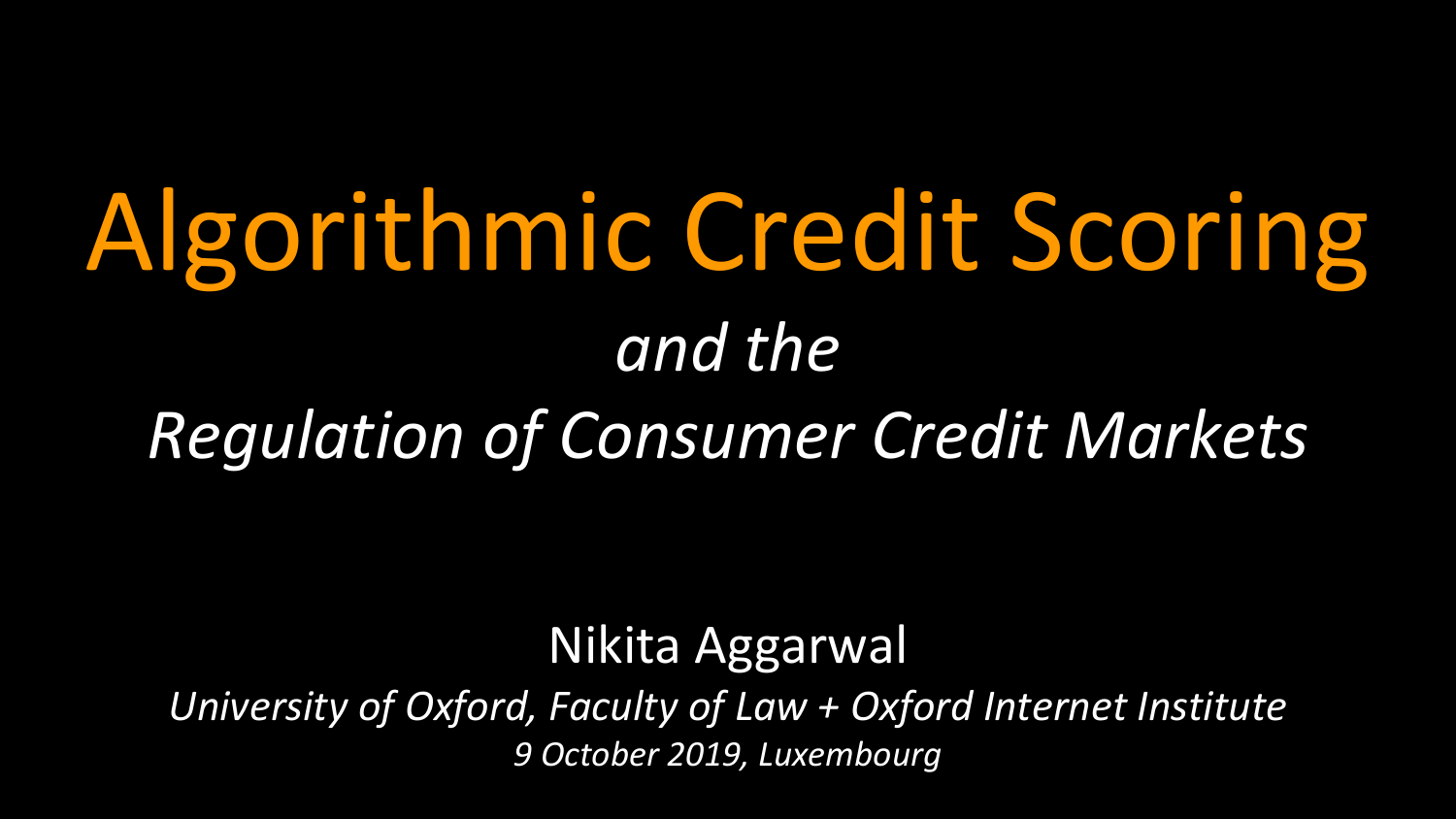**Overview** 

#### 1. Rise of algorithmic credit scoring

#### 2. Impact on consumer credit markets

3. Implications for consumer credit regulation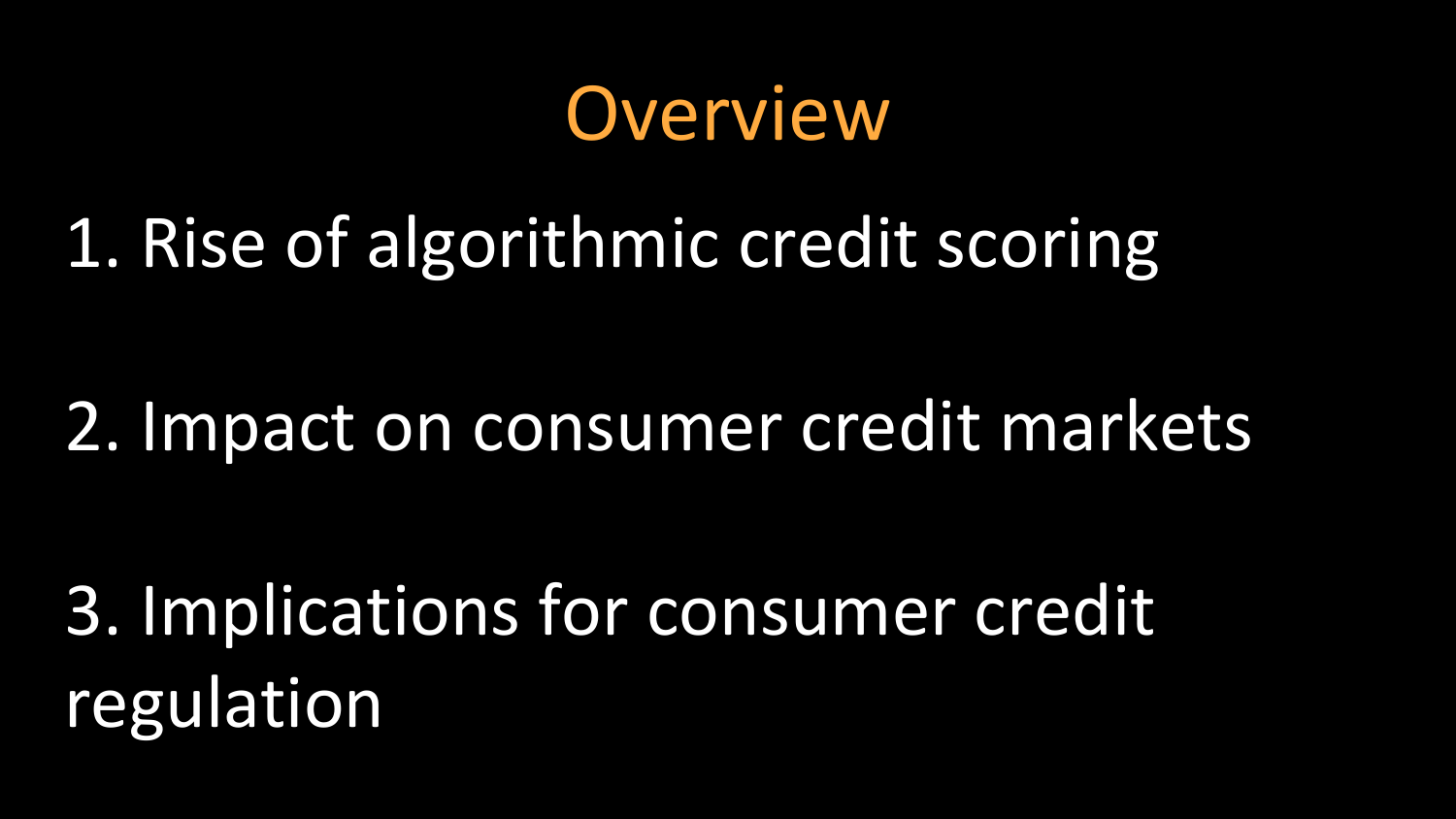Algorithmic Credit Scoring *1. Assessing Creditworthiness using:*  1. Alternative Data 1. + 2. Machine Learning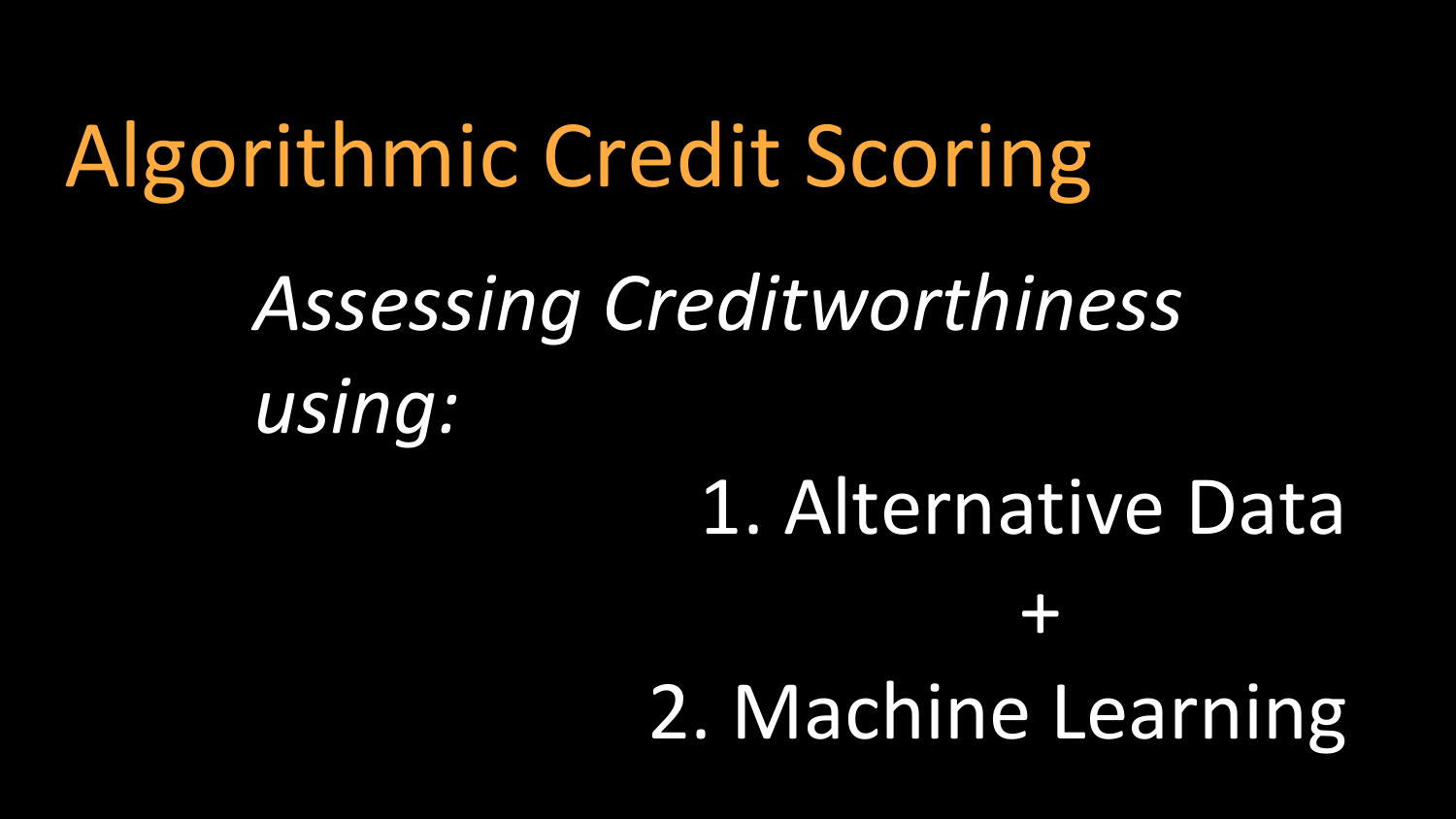# Impact on Consumer Credit Markets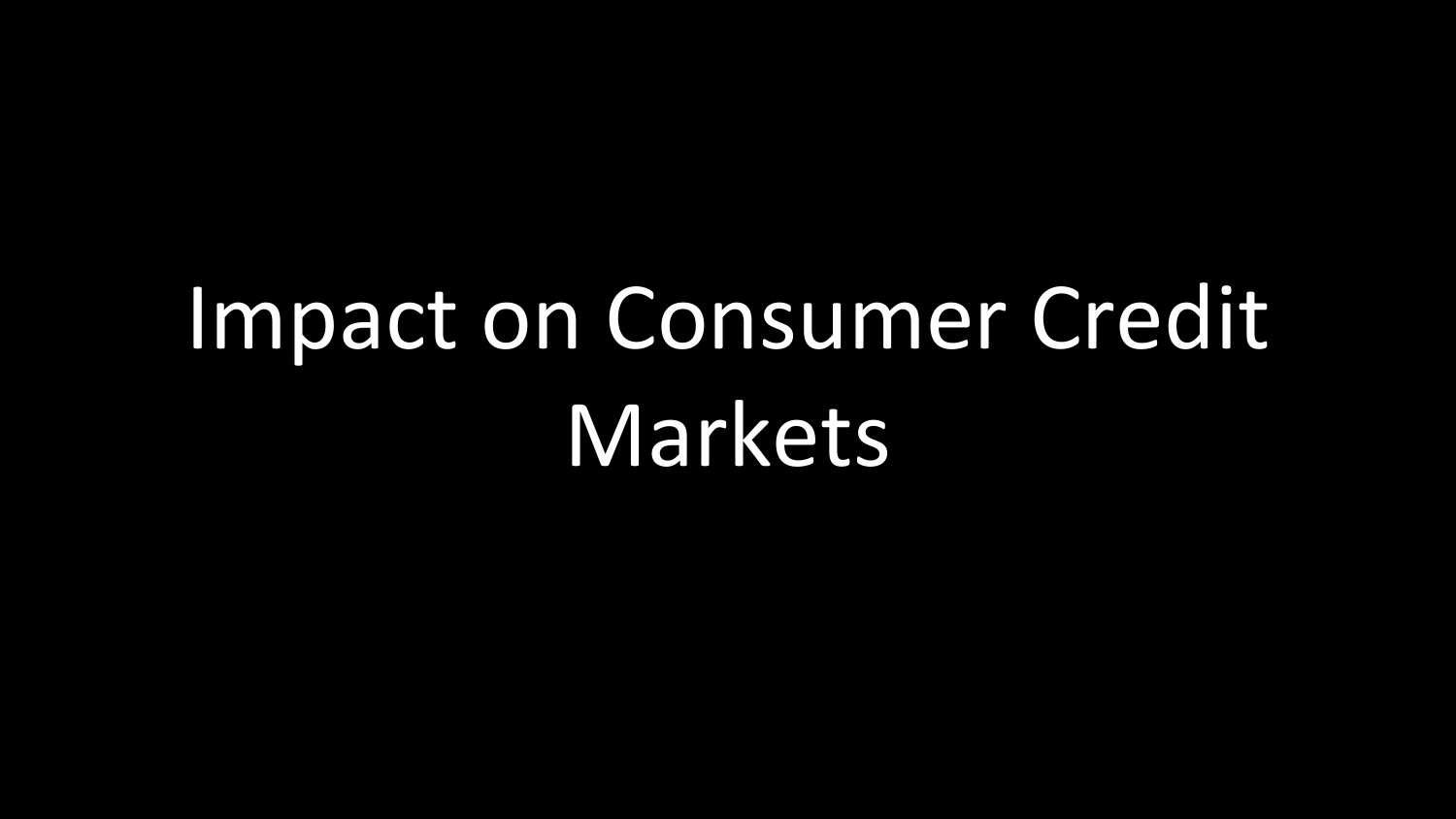Impact depends on trade-off *between and within* different normative goals: 1. Efficiency 2. Distributional Fairness

3. Consumer Financial Privacy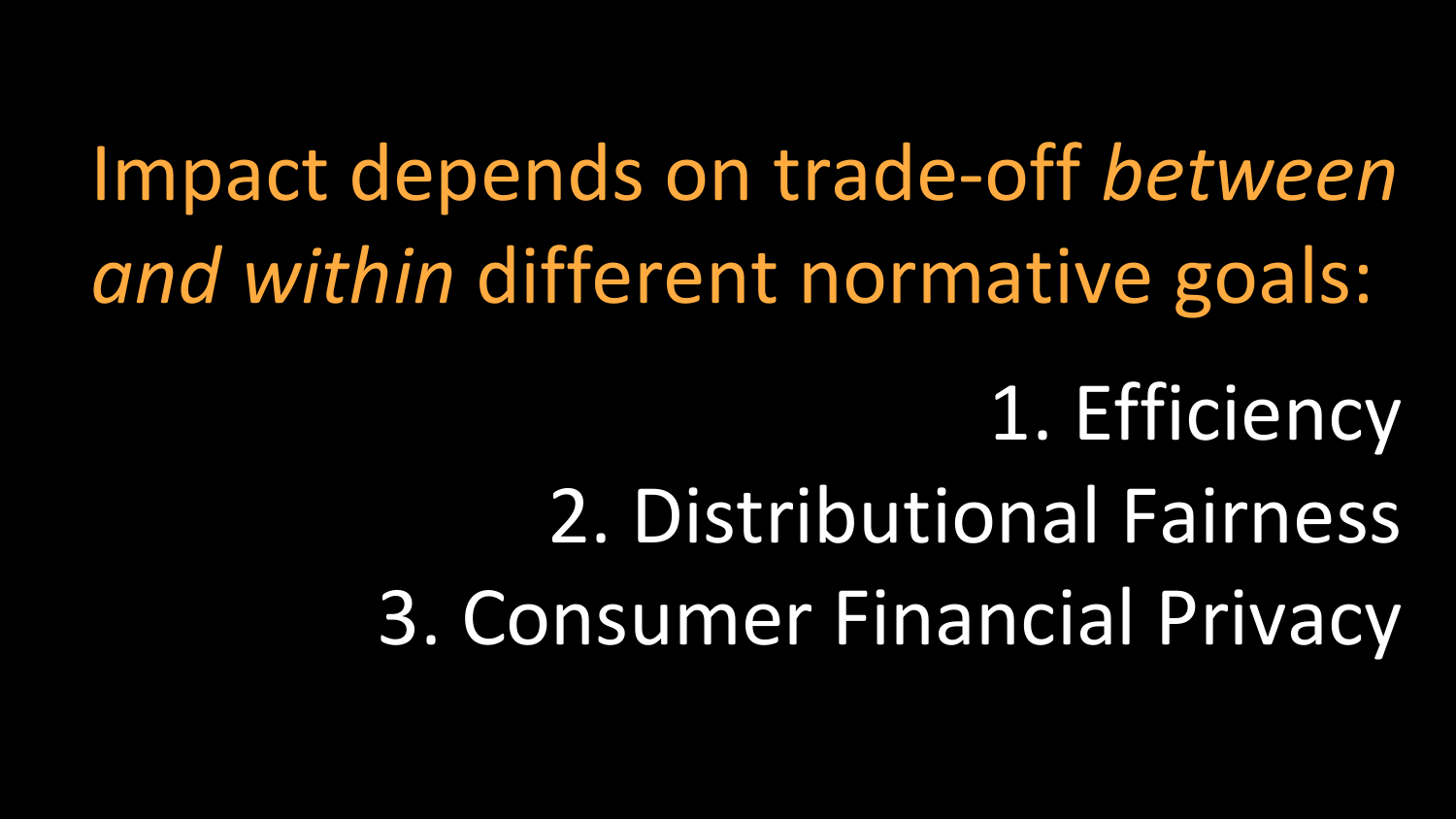

Faster, cheaper, more accurate risk assessment (thin-files) Exploitation of consumer ignorance Over-reliance on quantitative measurement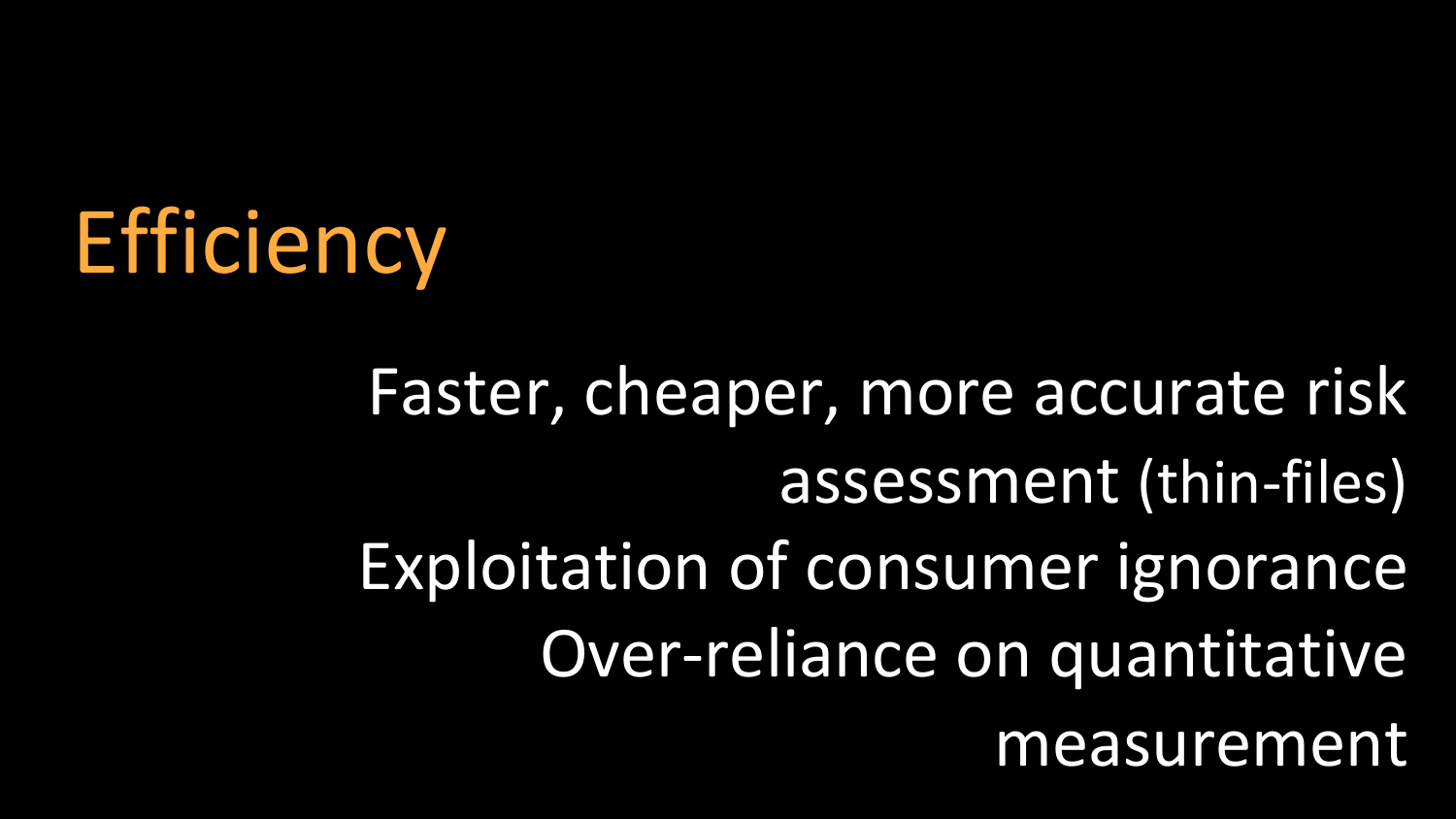## Distributional Fairness

Access to credit (thin-files) Reduce discrimination due to animus Algorithmic discrimination, Hirshleifer effects, exploitation and rent-seeking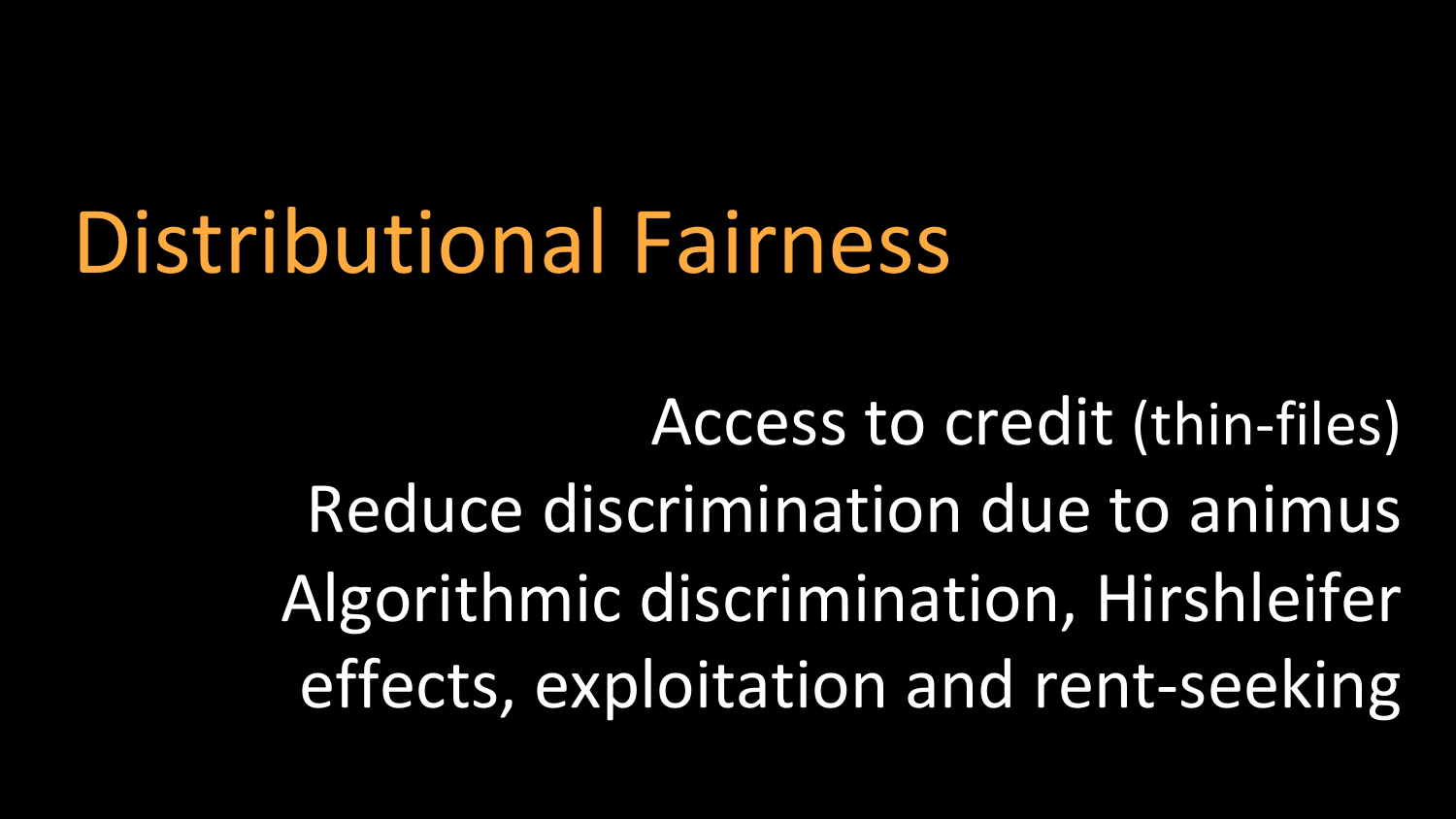## Consumer Privacy, Autonomy

Access to credit supports financial autonomy Over-reliance on predictions from (group) data diminishes individual autonomy Re-use of personal data without 'informed' consent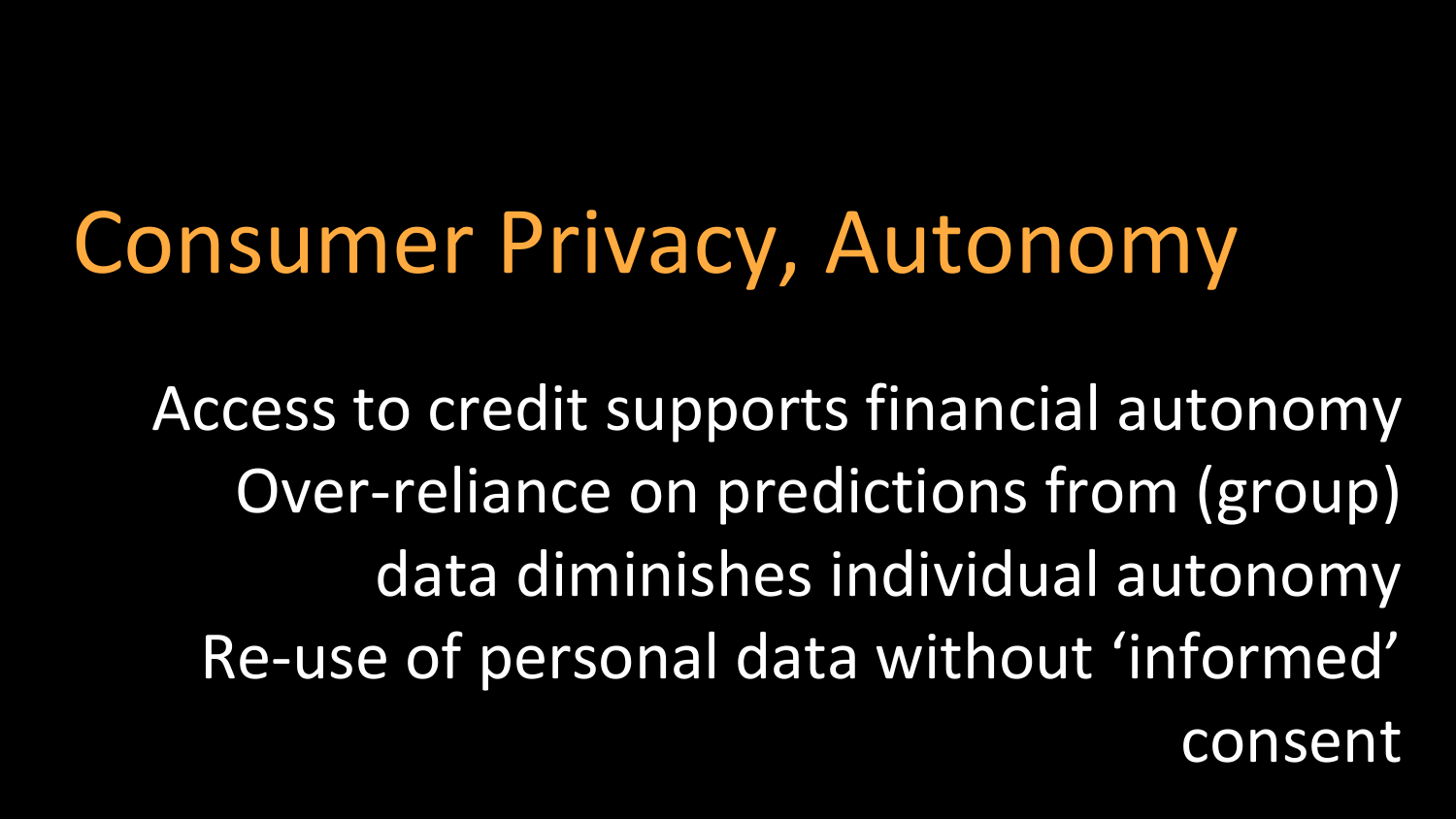## Additional Dimensions

• + ML and Big Data as *consumer-helping solutions*? • + ML and Big Data as *supervisory solutions* (suptech/regtech)?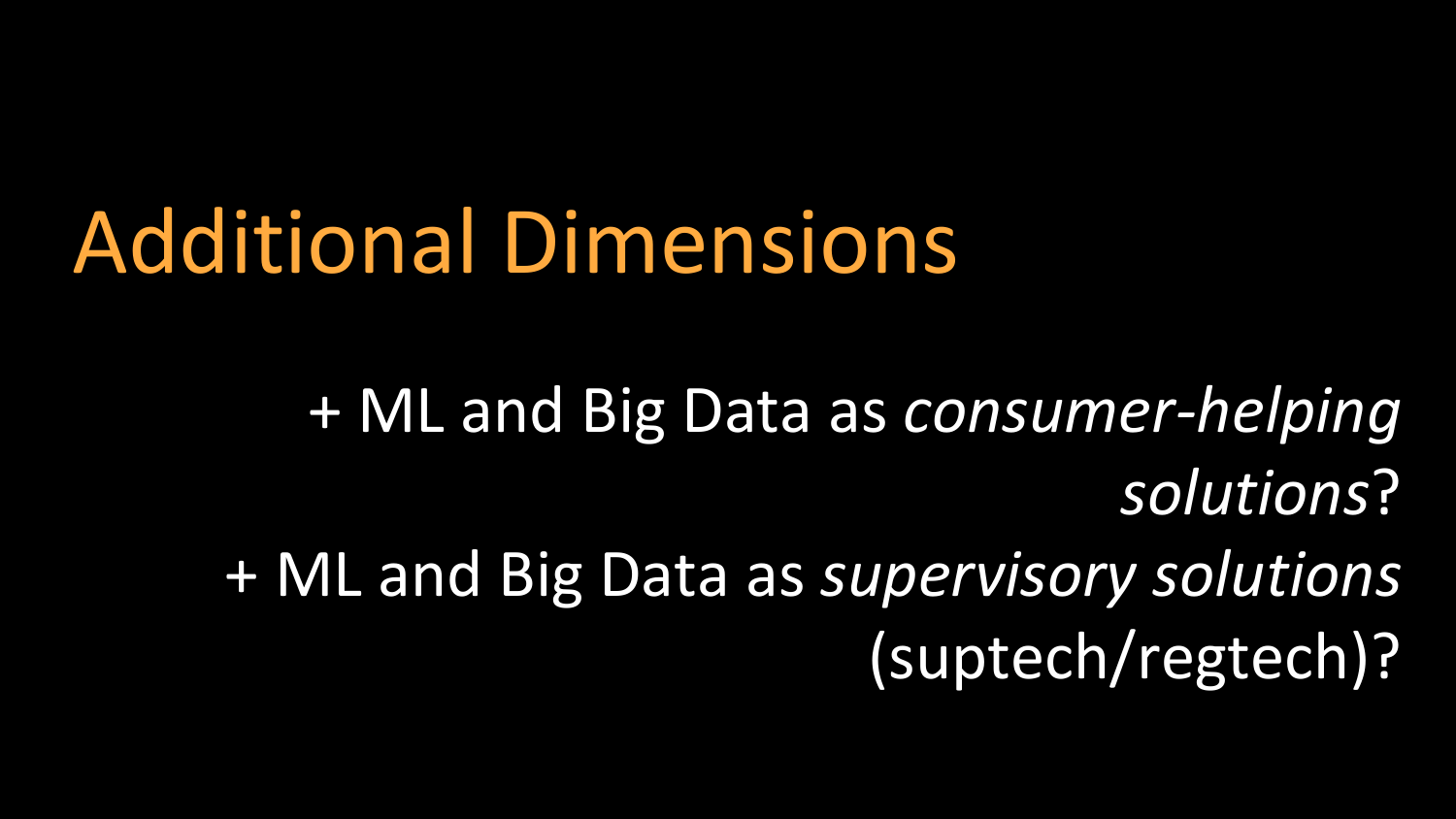# Empirical Findings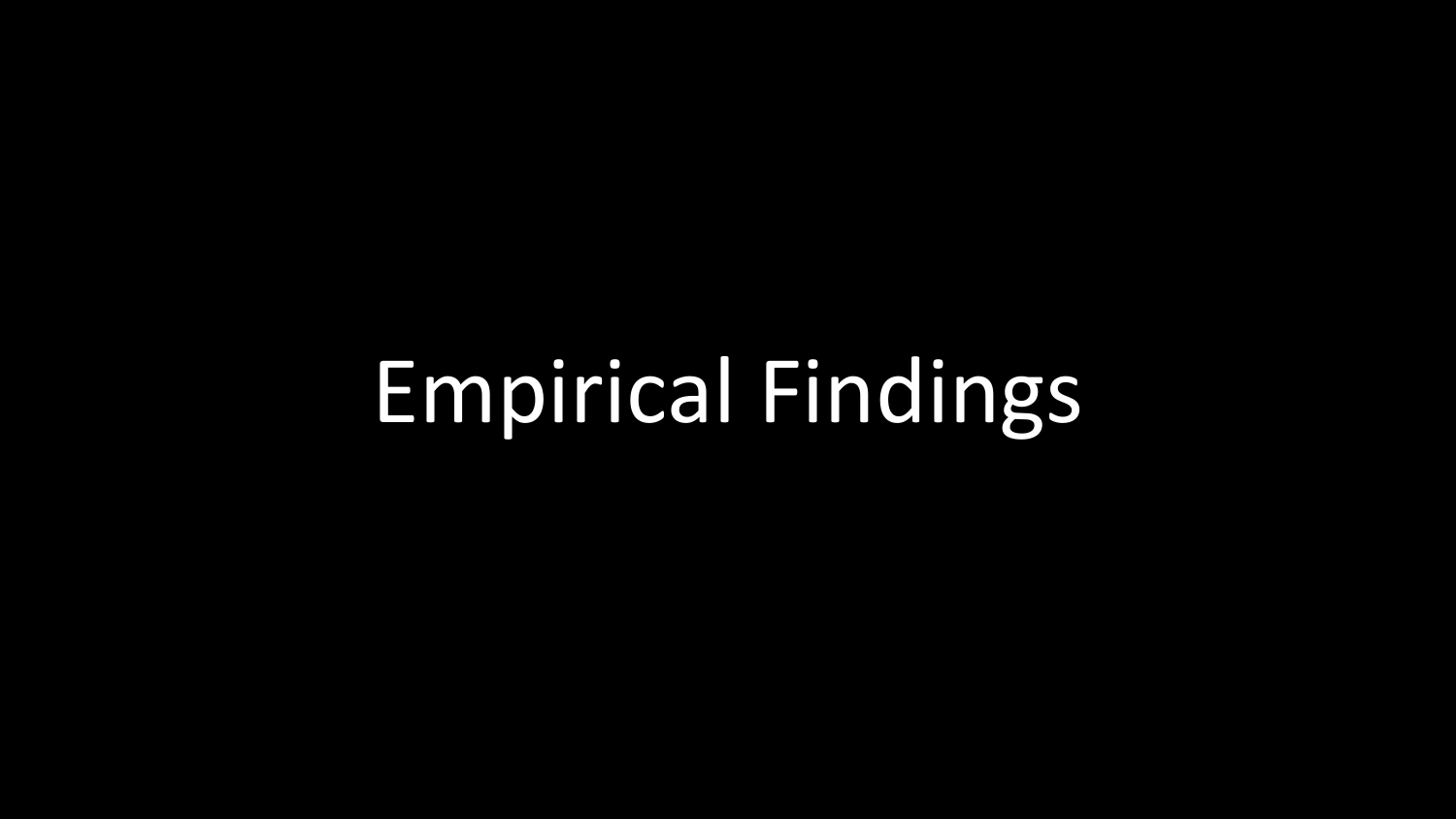#### Bartlett et al (2019)

\*Algorithmic lending eliminates discrimination in loan origination, relative to face-to-face lending.

\*Doesn't eliminate discrimination in loan *pricing*, but still reduces due to greater competition from FinTech lending platforms.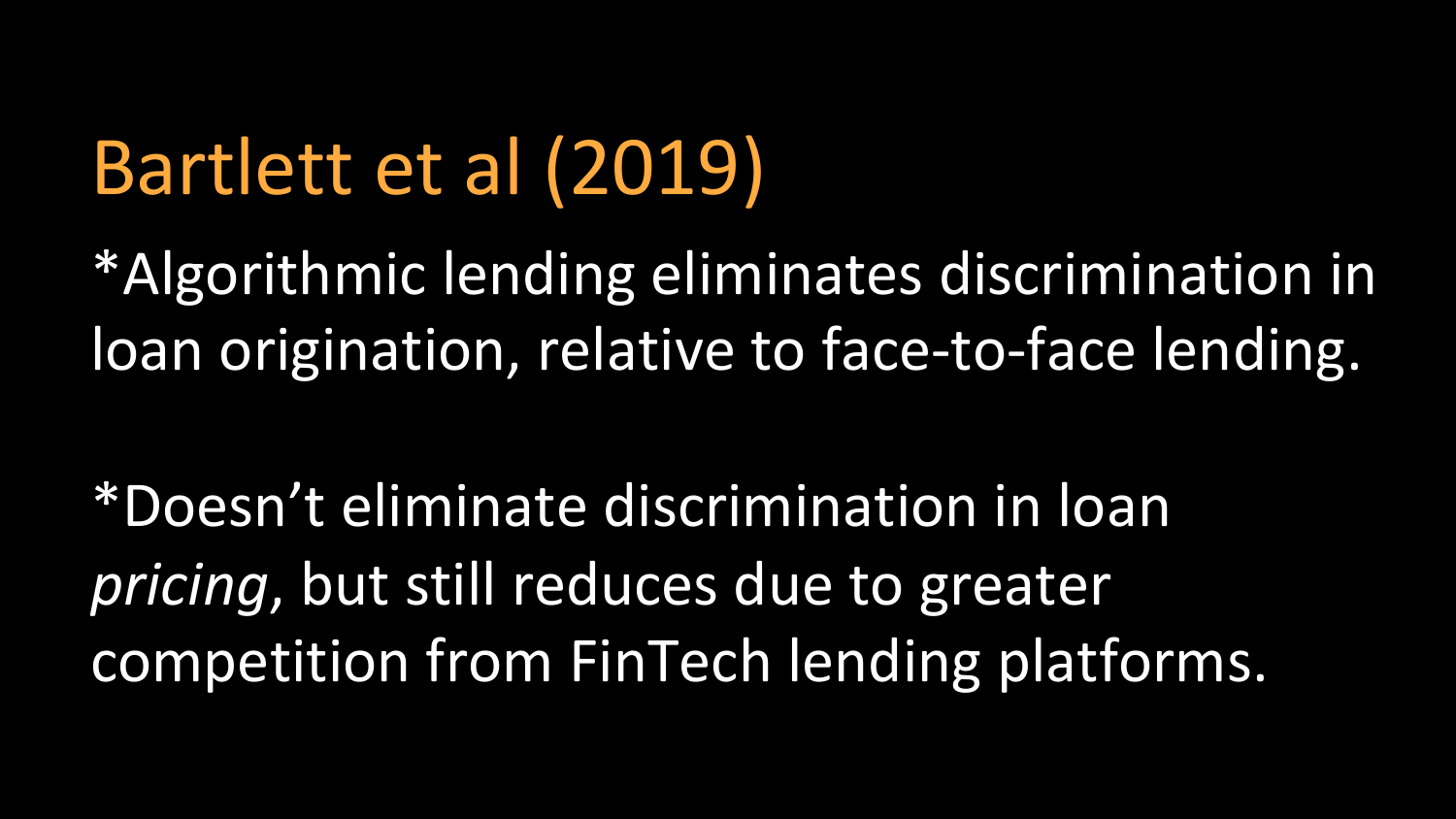### Fuster et al (2018)

\*ML credit scoring increases accuracy of default prediction relative to simple logistic models, and increases access to credit.

\*But gains unevenly distributed: (i) accuracy gains accrue disproportionately *less* to Black and Hispanic borrowers; (ii) disparity in *interest rates* between and within groups increases, more for Black and Hispanic.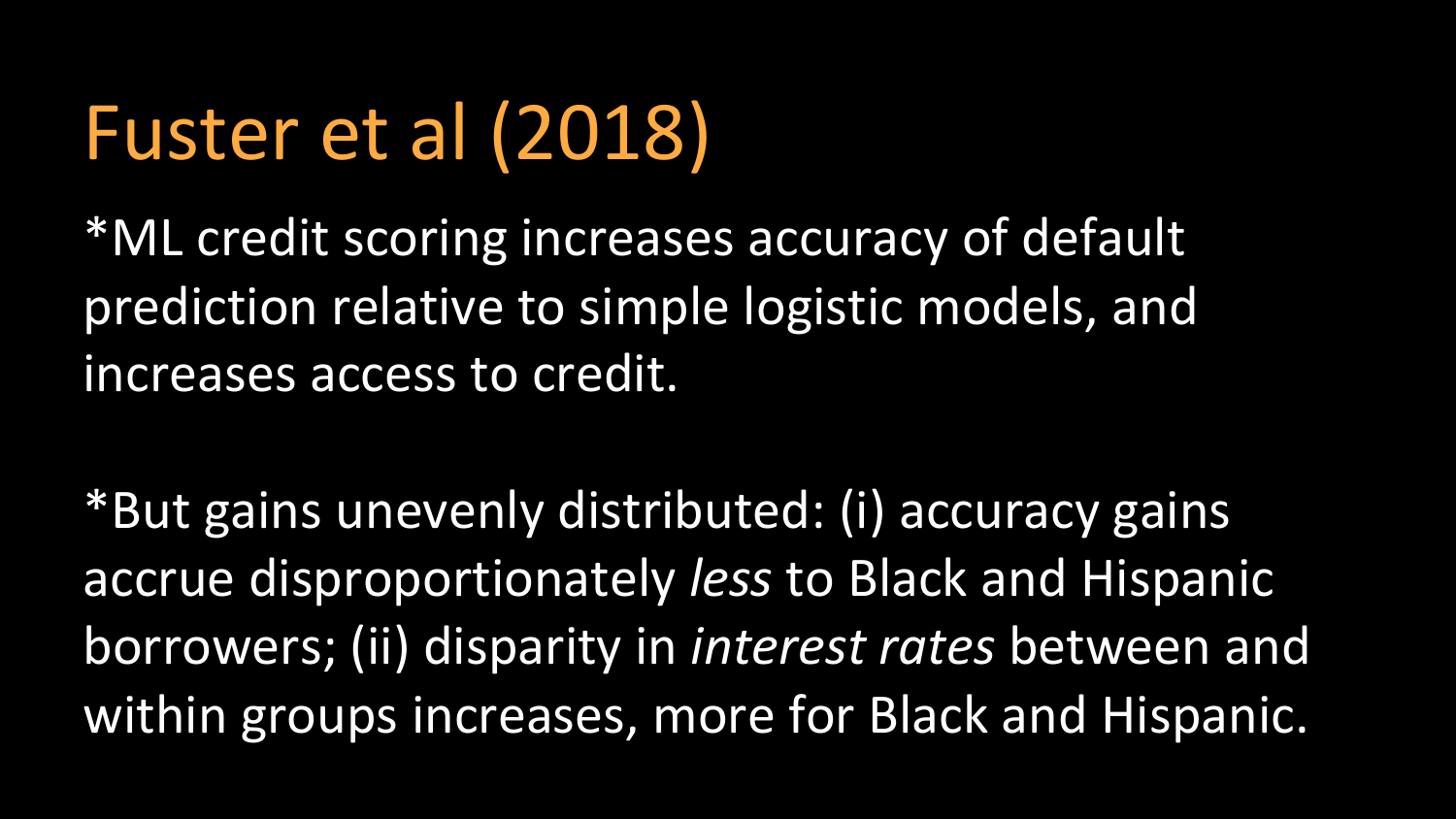#### Jagtiani and Lemieux (2017, 2018)

\*Alternative information improved access to credit — for the same risk of default, Lending Club consumers pay smaller spreads.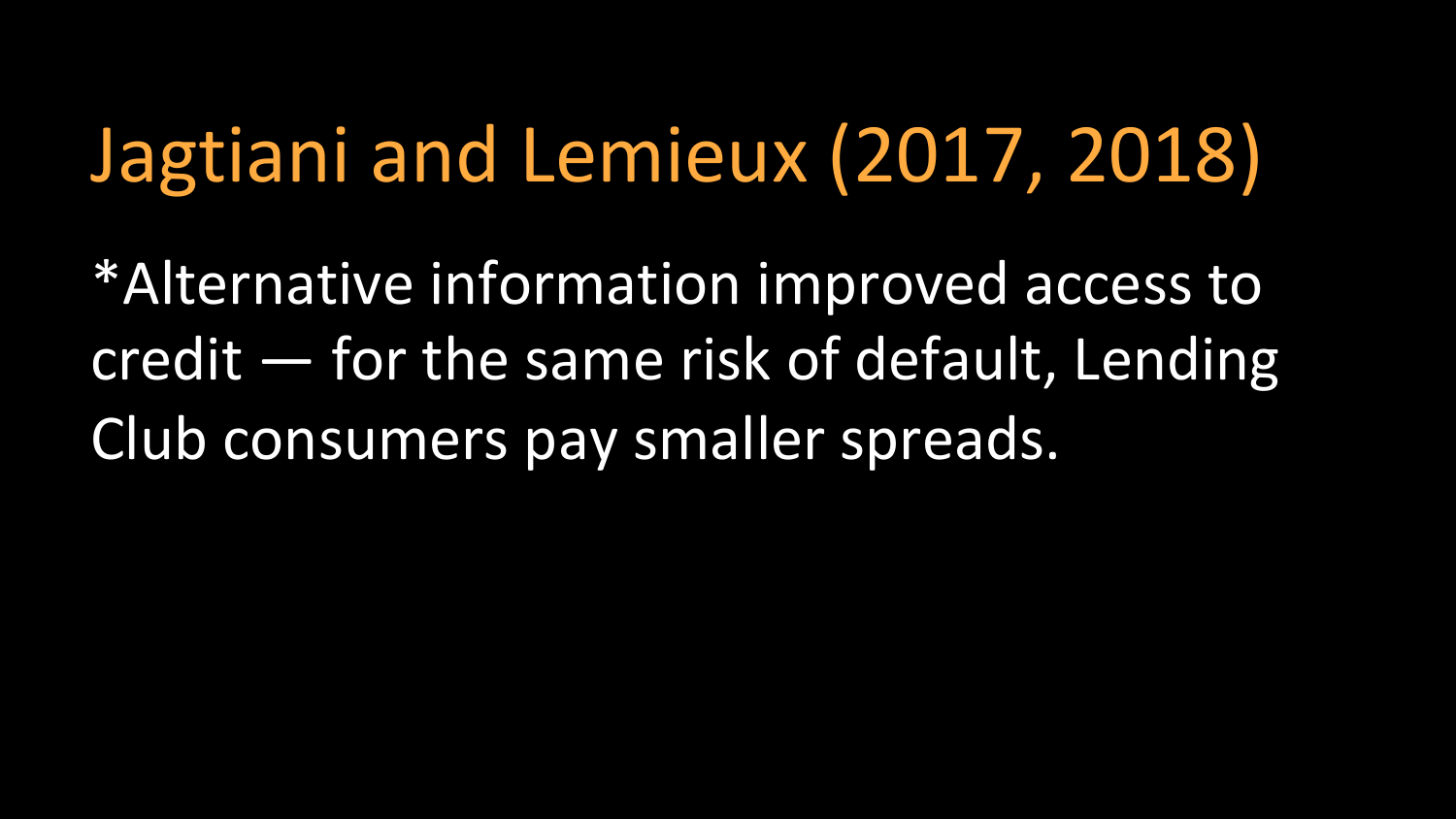# Implications for Consumer Credit Regulation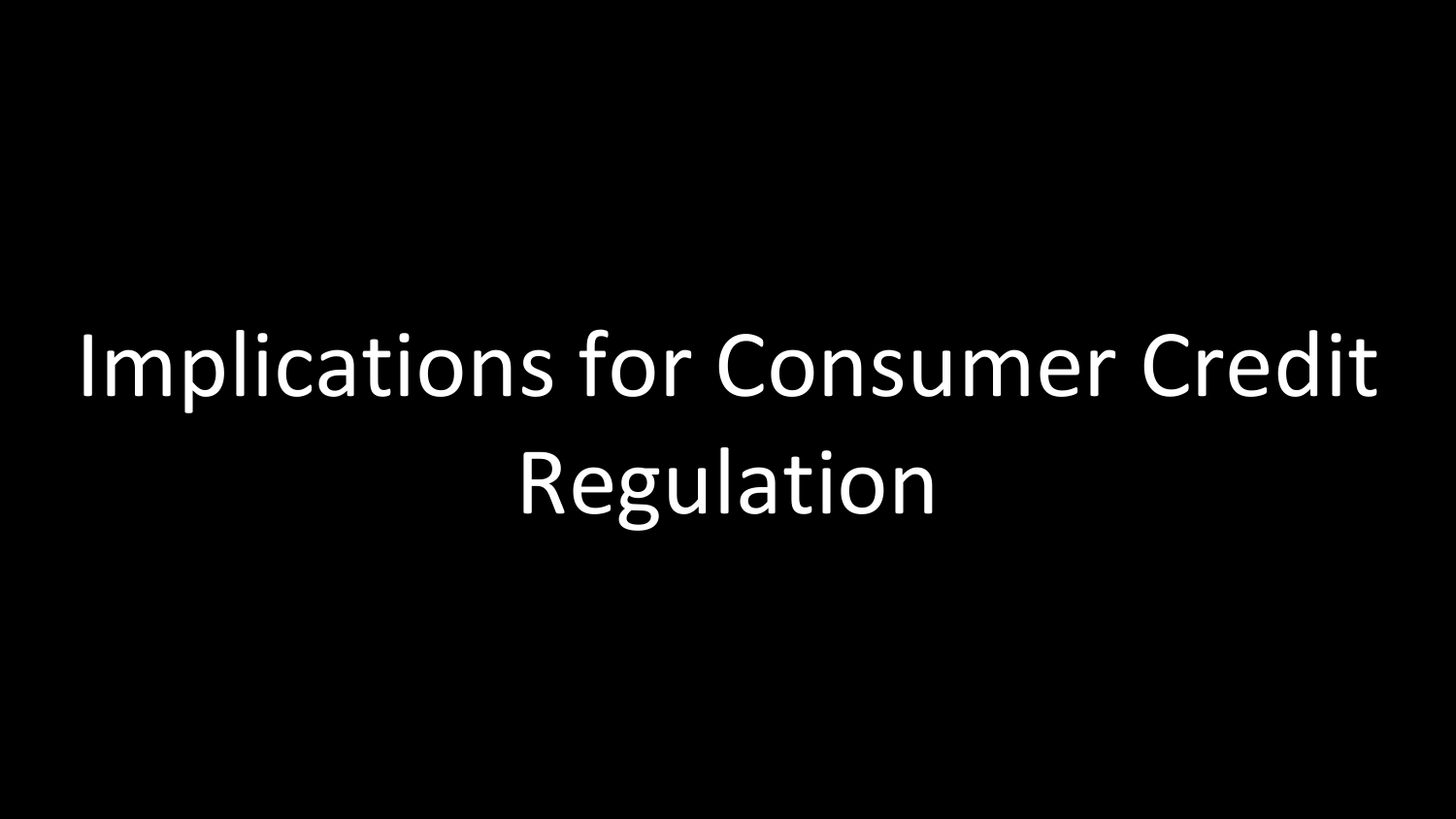#### 3 priorities

#### 1. ML model and product governance

#### 2. Consumer financial privacy

#### 3. Credit information market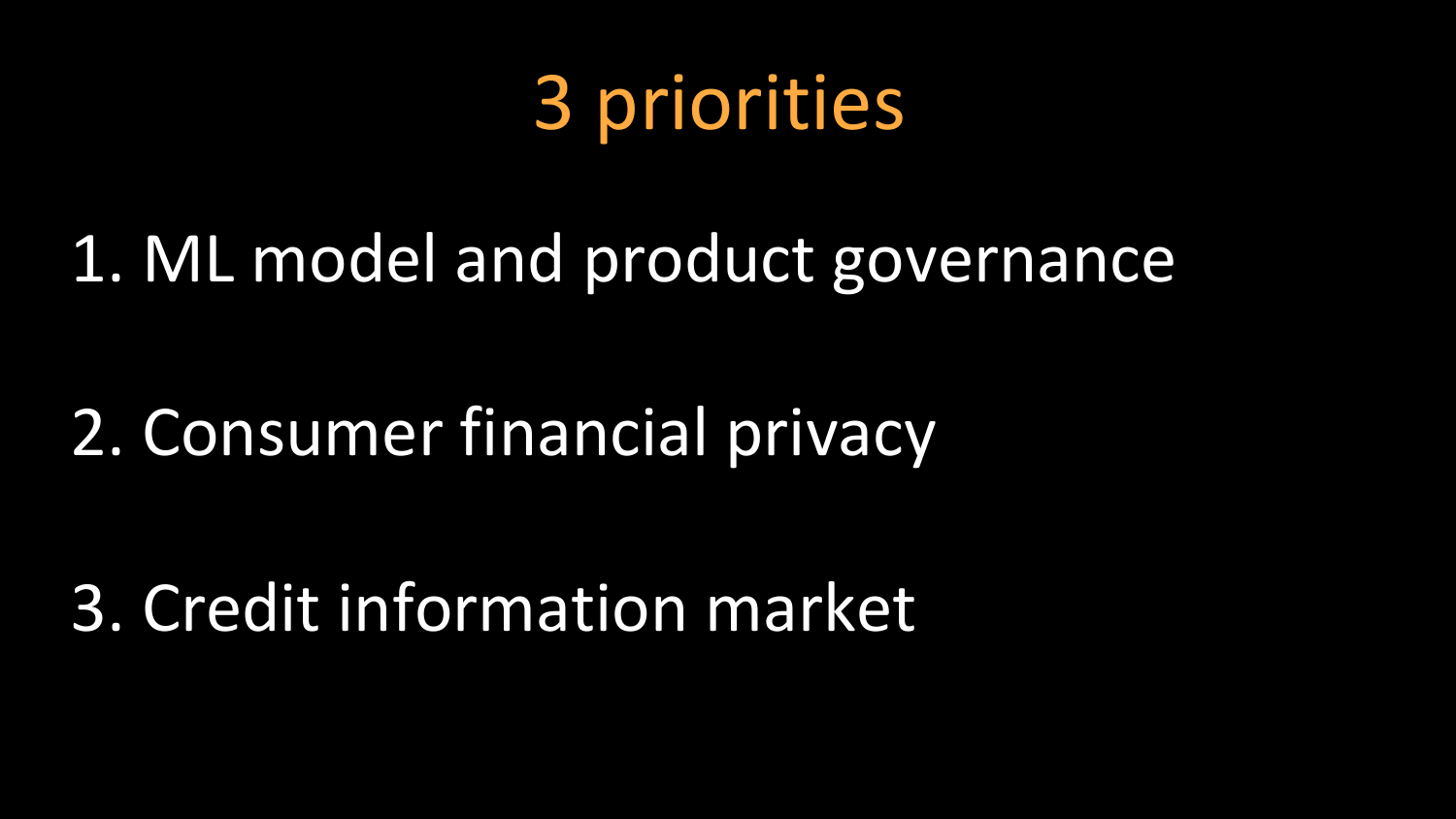#### ML Governance

\* Updated regulatory standards for *ML* model risk management (cf. SR 11-7, MiFID II, GDPR) *\* Model interpretability, alternative data, vendors*

\*AI/ML corporate governance structure for firms, including (human) accountability and liability. *\* Senior managers and certification regime (UK)*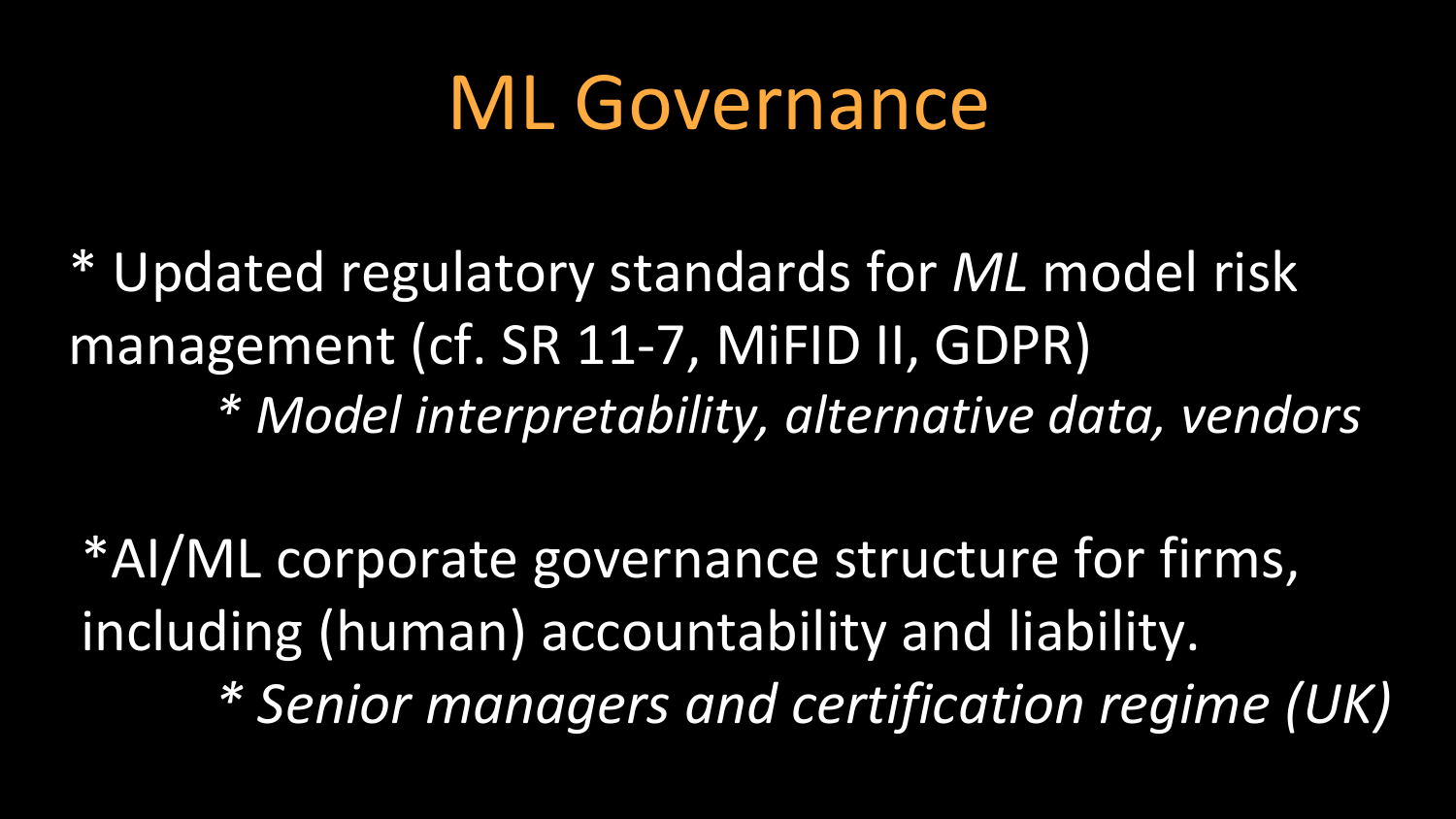#### Consumer Financial Privacy

# What is the appropriate level of consumer privacy in credit markets?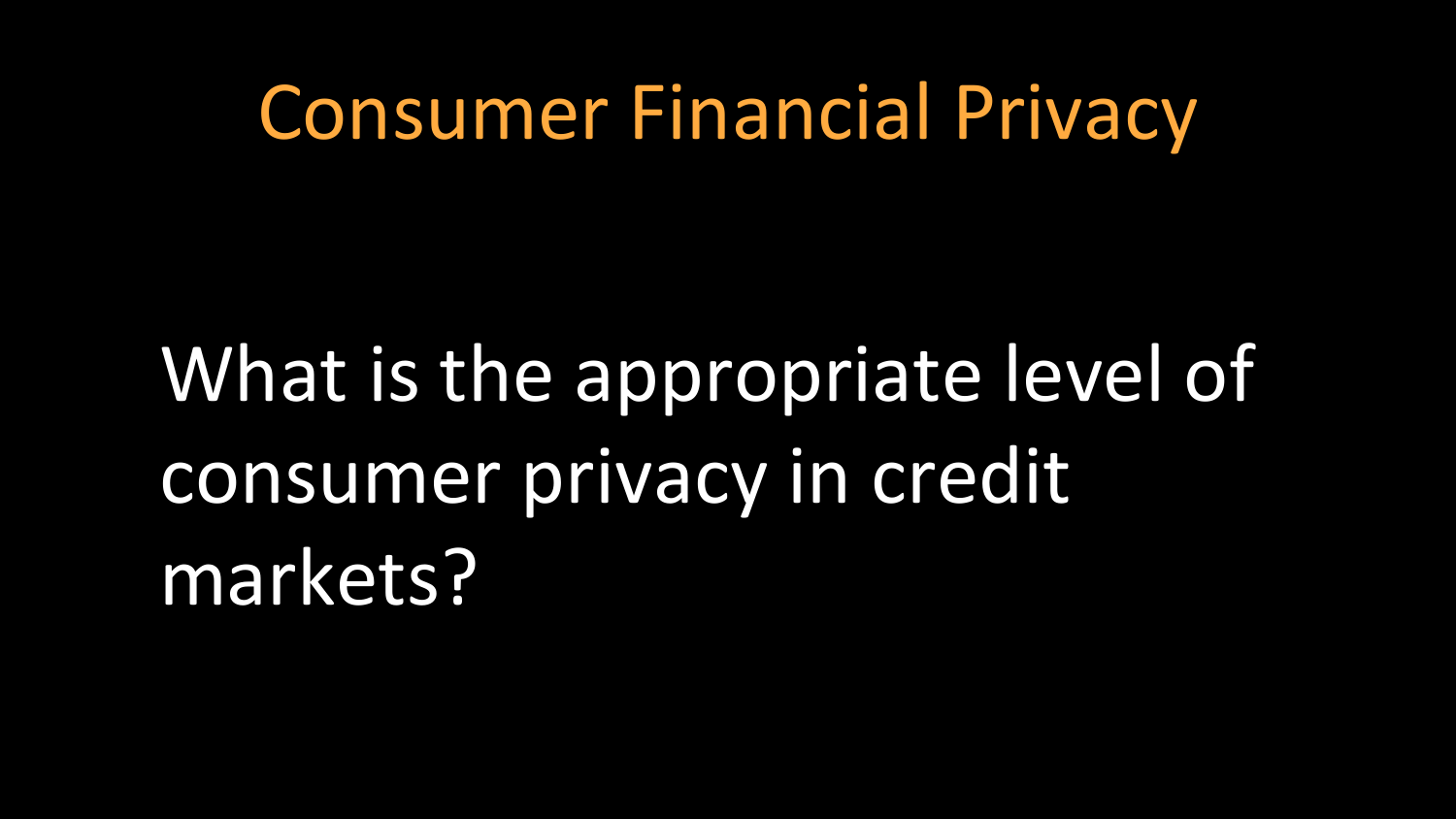#### Consumer Financial Privacy

\* Data protection (GDPR) –vs– consumer credit laws?

\* Ethical Considerations?

\* Privacy-preserving techniques and user control over data?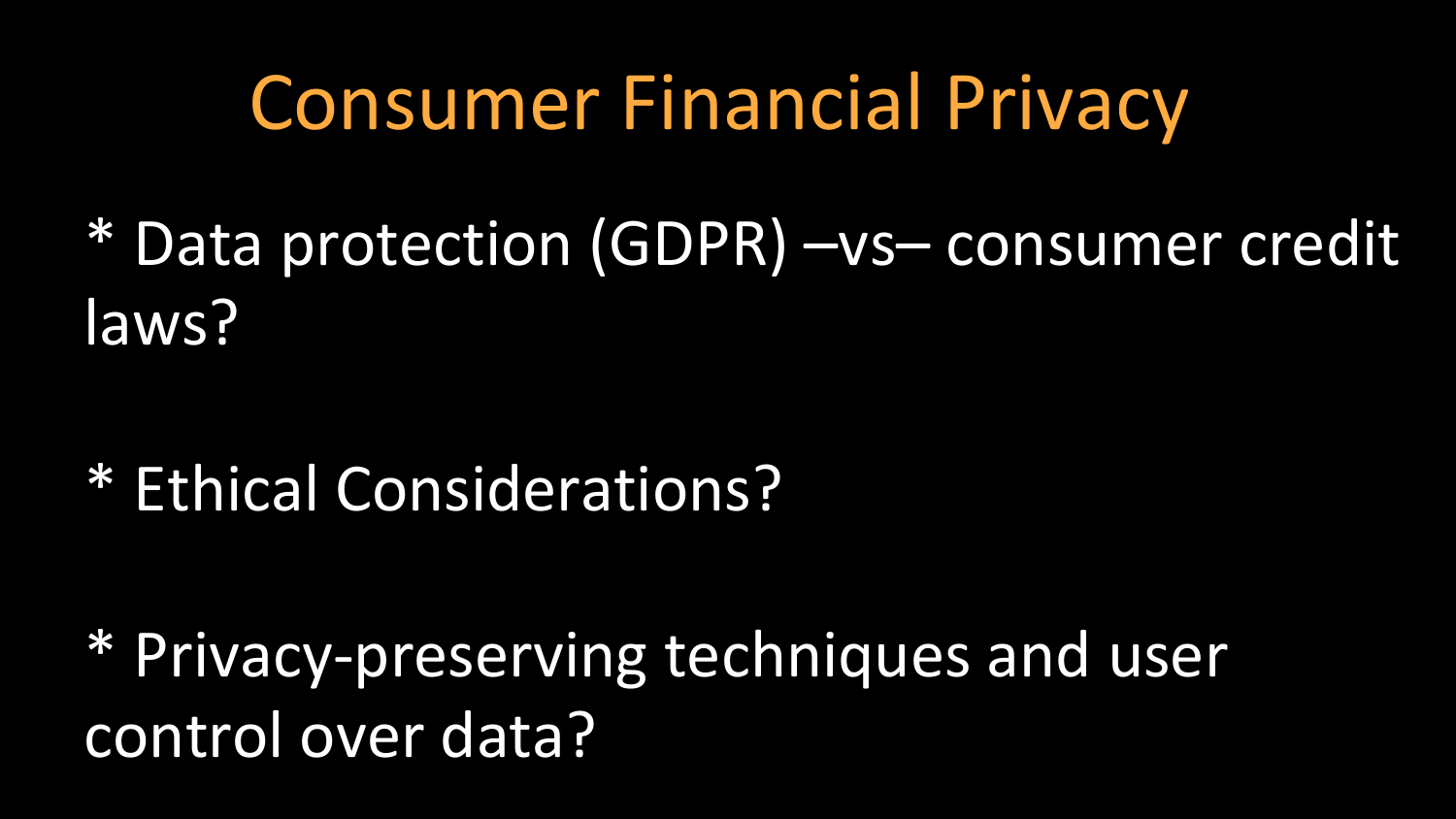#### Credit Information Market

\*Incorporate alternative data and insights:

 $\rightarrow$  Information sharing arrangements (Lenders <> CRAs)

 $\rightarrow$  Credit reports